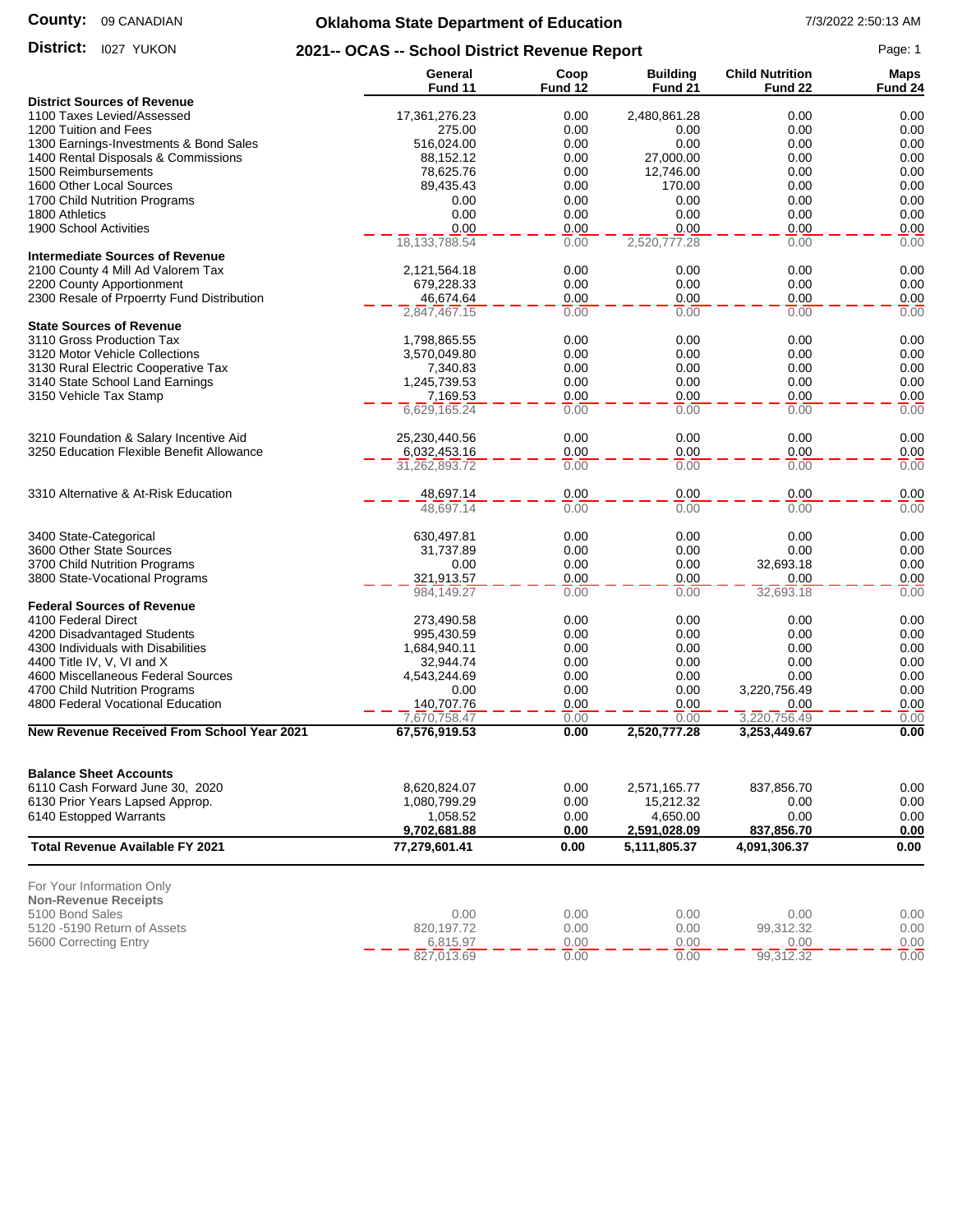### **County:** 09 CANADIAN

# **Oklahoma State Department of Education** 7/3/2022 2:50:13 AM

### **District:** I027 **Page: 2 2021-- OCAS -- School District Revenue Report** Page: 2

|--|--|

|                                                                    | <b>Municipal Levy</b><br>Fund 25 | <b>ChildCare</b><br>Fund 26 | Bond<br><b>Funds 31-39</b> | <b>Sinking</b><br>Fund 41 | <b>Endowment</b><br>Fund 50 |
|--------------------------------------------------------------------|----------------------------------|-----------------------------|----------------------------|---------------------------|-----------------------------|
| <b>District Sources of Revenue</b>                                 |                                  |                             |                            |                           |                             |
| 1100 Taxes Levied/Assessed                                         | 0.00                             | 0.00                        | 0.00                       | 14,309,500.65             | 0.00                        |
| 1200 Tuition and Fees                                              | 0.00                             | 0.00                        | 0.00                       | 0.00                      | 0.00                        |
| 1300 Earnings-Investments & Bond Sales                             | 0.00                             | 0.00                        | 518.81                     | 946.18                    | 0.00                        |
| 1400 Rental Disposals & Commissions                                | 0.00                             | 0.00                        | 0.00                       | 0.00                      | 0.00                        |
| 1500 Reimbursements                                                | 0.00                             | 0.00                        | 236,827.02                 | 0.00                      | 0.00                        |
| 1600 Other Local Sources                                           | 0.00                             | 0.00<br>0.00                | 0.00<br>0.00               | 0.00                      | 0.00<br>0.00                |
| 1700 Child Nutrition Programs<br>1800 Athletics                    | 0.00<br>0.00                     | 0.00                        | 0.00                       | 0.00<br>0.00              | 0.00                        |
| 1900 School Activities                                             | 0.00                             | 0.00                        | 0.00                       | 0.00                      | 0.00                        |
|                                                                    | 0.00                             | 0.00                        | 237,345.83                 | 14,310,446.83             | 0.00                        |
| <b>Intermediate Sources of Revenue</b>                             |                                  |                             |                            |                           |                             |
| 2100 County 4 Mill Ad Valorem Tax                                  | 0.00                             | 0.00                        | 0.00                       | 0.00                      | 0.00                        |
| 2200 County Apportionment                                          | 0.00                             | 0.00                        | 0.00                       | 0.00                      | 0.00                        |
| 2300 Resale of Prpoerrty Fund Distribution                         | 0.00                             | 0.00                        | 0.00                       | 0.00                      | 0.00                        |
|                                                                    | 0.00                             | 0.00                        | 0.00                       | 0.00                      | 0.00                        |
| <b>State Sources of Revenue</b>                                    |                                  |                             |                            |                           |                             |
| 3110 Gross Production Tax                                          | 0.00                             | 0.00                        | 0.00                       | 0.00                      | 0.00                        |
| 3120 Motor Vehicle Collections                                     | 0.00                             | 0.00                        | 0.00                       | 0.00                      | 0.00                        |
| 3130 Rural Electric Cooperative Tax                                | 0.00                             | 0.00                        | 0.00                       | 0.00                      | 0.00                        |
| 3140 State School Land Earnings                                    | 0.00                             | 0.00                        | 0.00                       | 0.00<br>0.00              | 0.00                        |
| 3150 Vehicle Tax Stamp                                             | 0.00<br>0.00                     | 0.00<br>0.00                | 0.00<br>0.00               | 0.00                      | 0.00<br>0.00                |
|                                                                    |                                  |                             |                            |                           |                             |
| 3210 Foundation & Salary Incentive Aid                             | 0.00                             | 0.00                        | 0.00                       | 0.00                      | 0.00                        |
| 3250 Education Flexible Benefit Allowance                          | 0.00                             | 0.00                        | 0.00                       | 0.00                      | 0.00                        |
|                                                                    | 0.00                             | 0.00                        | 0.00                       | 0.00                      | 0.00                        |
| 3310 Alternative & At-Risk Education                               | 0.00                             | 0.00                        | 0.00                       | 0.00                      | 0.00                        |
|                                                                    | 0.00                             | 0.00                        | 0.00                       | 0.00                      | 0.00                        |
| 3400 State-Categorical                                             | 0.00                             | 0.00                        | 0.00                       | 0.00                      | 0.00                        |
| 3600 Other State Sources                                           | 0.00                             | 0.00                        | 0.00                       | 0.00                      | 0.00                        |
| 3700 Child Nutrition Programs                                      | 0.00                             | 0.00                        | 0.00                       | 0.00                      | 0.00                        |
| 3800 State-Vocational Programs                                     | 0.00                             | 0.00                        | 0.00                       | 0.00                      | 0.00                        |
|                                                                    | 0.00                             | 0.00                        | 0.00                       | 0.00                      | 0.00                        |
| <b>Federal Sources of Revenue</b>                                  |                                  |                             |                            |                           |                             |
| 4100 Federal Direct                                                | 0.00                             | 0.00                        | 0.00                       | 0.00                      | 0.00                        |
| 4200 Disadvantaged Students                                        | 0.00                             | 0.00                        | 0.00                       | 0.00                      | 0.00                        |
| 4300 Individuals with Disabilities                                 | 0.00                             | 0.00                        | 0.00                       | 0.00                      | 0.00                        |
| 4400 Title IV, V, VI and X                                         | 0.00                             | 0.00                        | 0.00                       | 0.00                      | 0.00                        |
| 4600 Miscellaneous Federal Sources                                 | 0.00                             | 0.00<br>0.00                | 0.00                       | 0.00                      | 0.00                        |
| 4700 Child Nutrition Programs<br>4800 Federal Vocational Education | 0.00<br>0.00                     | 0.00                        | 0.00<br>0.00               | 0.00<br>0.00              | 0.00<br>0.00                |
|                                                                    | 0.00                             | 0.00                        | 0.00                       | 0.00                      | 0.00                        |
| New Revenue Received From School Year 2021                         | 0.00                             | 0.00                        | 237,345.83                 | 14,310,446.83             | 0.00                        |
|                                                                    |                                  |                             |                            |                           |                             |
| <b>Balance Sheet Accounts</b>                                      |                                  |                             |                            |                           |                             |
| 6110 Cash Forward June 30, 2020                                    | 0.00                             | 0.00                        | 10,981,227.21              | 13,153,516.04             | 0.00                        |
| 6130 Prior Years Lapsed Approp.                                    | 0.00                             | 0.00                        | 100,245.56                 | 0.00                      | 0.00                        |
| 6140 Estopped Warrants                                             | 0.00<br>0.00                     | 0.00<br>0.00                | 0.00<br>11,081,472.77      | 0.00<br>13,153,516.04     | 0.00<br>0.00                |
| <b>Total Revenue Available FY 2021</b>                             | 0.00                             | 0.00                        | 11,318,818.60              | 27,463,962.87             | 0.00                        |
| For Your Information Only                                          |                                  |                             |                            |                           |                             |
| <b>Non-Revenue Receipts</b>                                        |                                  |                             |                            |                           |                             |
| 5100 Bond Sales                                                    | 0.00                             | 0.00                        | 15,025,000.00              | 41.25                     | 0.00                        |
| 5120 -5190 Return of Assets                                        | 0.00                             | 0.00                        | 0.00                       | 0.00                      | 0.00                        |
| 5600 Correcting Entry                                              | 0.00                             | 0.00                        | 165,966.00                 | 0.00                      | 0.00                        |
|                                                                    | 0.00                             | 0.00                        | 15,190,966.00              | 41.25                     | 0.00                        |